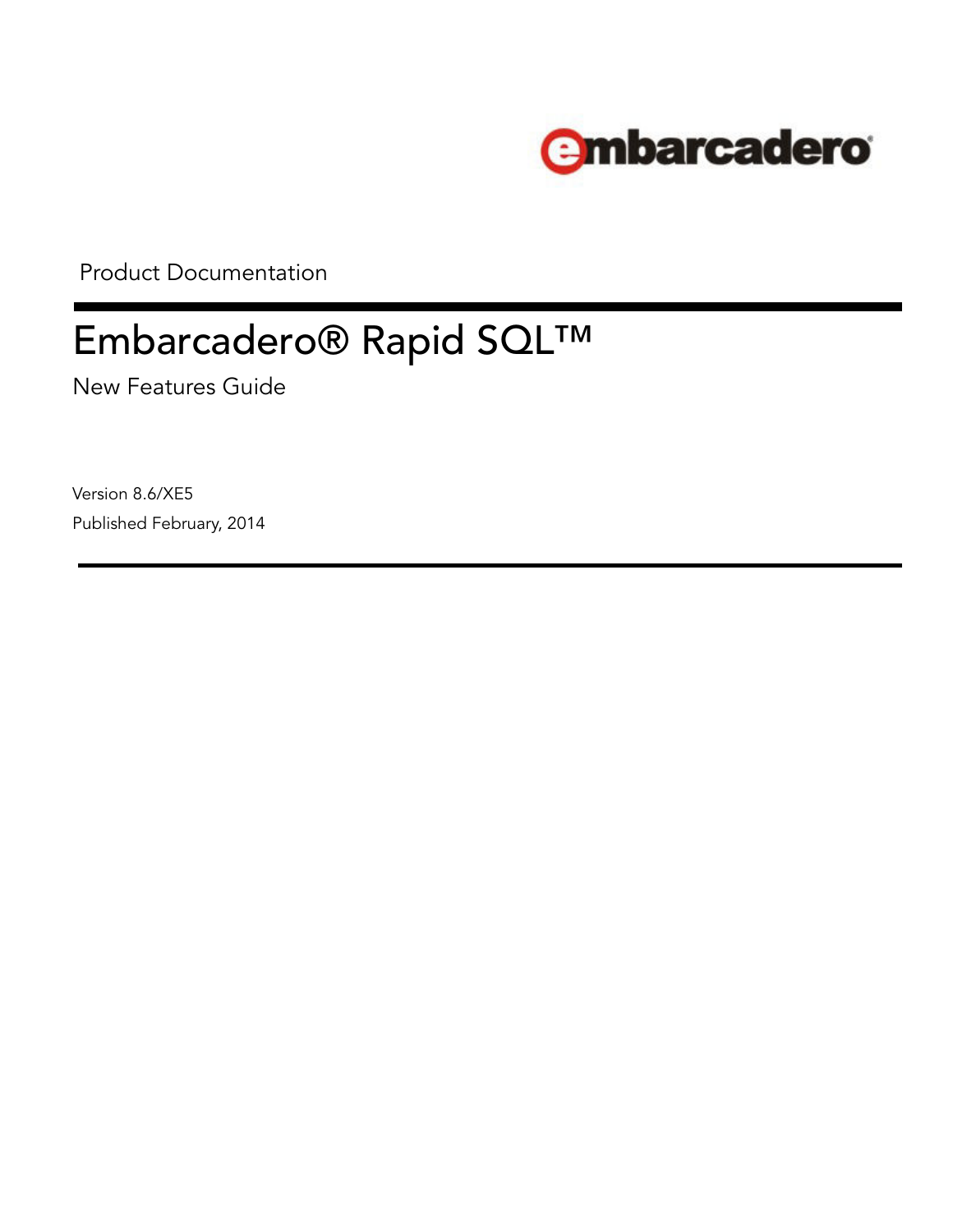© 2014 Embarcadero Technologies, Inc. Embarcadero, the Embarcadero Technologies logos, and all other Embarcadero Technologies product or service names are trademarks or registered trademarks of Embarcadero Technologies, Inc. All other trademarks are property of their respective owners.

This software/documentation contains proprietary information of Embarcadero Technologies, Inc.; it is provided under a license agreement containing restrictions on use and disclosure and is also protected by copyright law. Reverse engineering of the software is prohibited.

Embarcadero Technologies, Inc. is a leading provider of award-winning tools for application developers and database professionals so they can design systems right, build them faster and run them better, regardless of their platform or programming language. Ninety of the Fortune 100 and an active community of more than three million users worldwide rely on Embarcadero products to increase productivity, reduce costs, simplify change management and compliance, and accelerate innovation. Founded in 1993, Embarcadero is headquartered in San Francisco, with offices located around the world. To learn more, please visit h[ttp://www.embarcadero.com](http://www.embarcadero.com).

February 11, 2014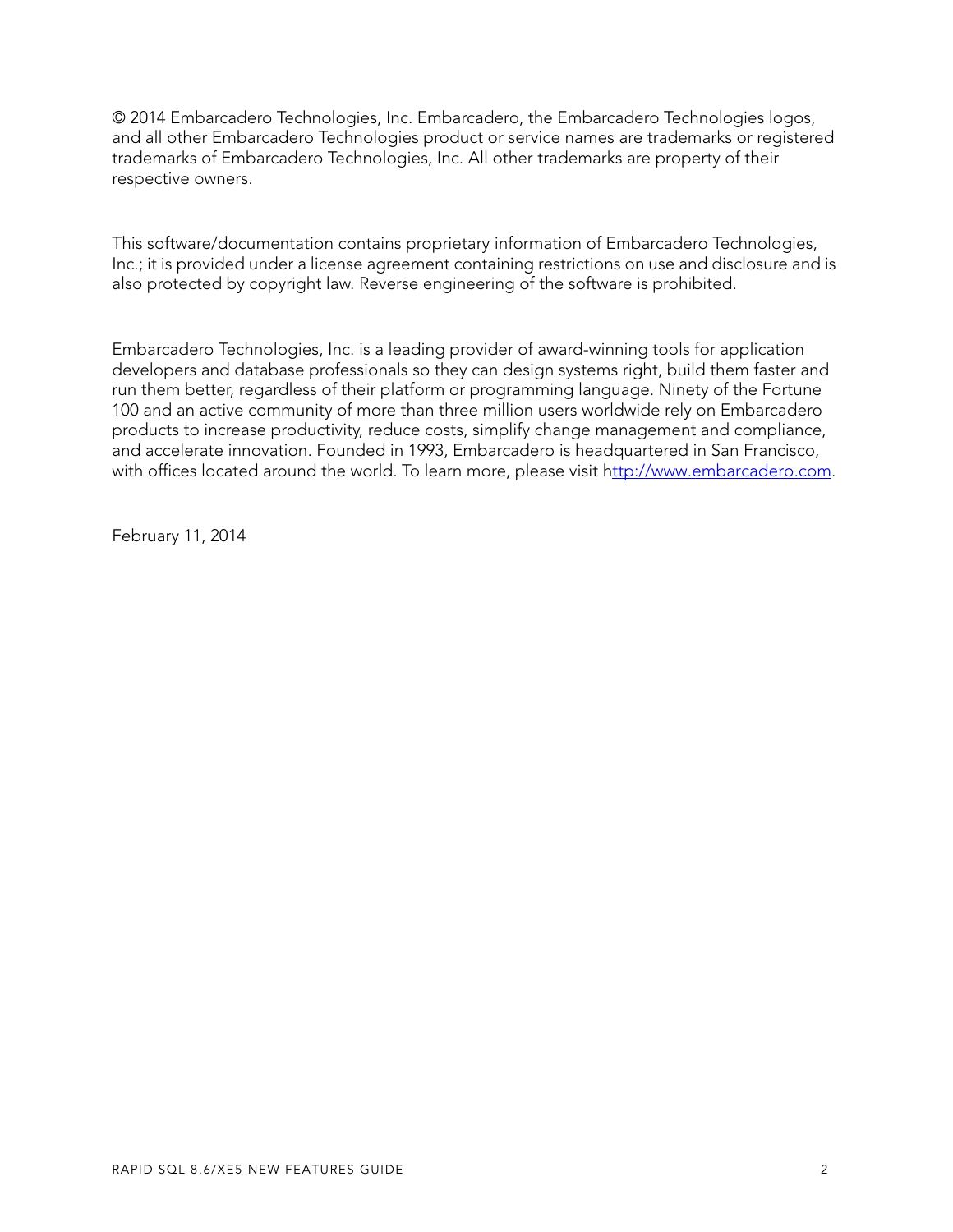# Contents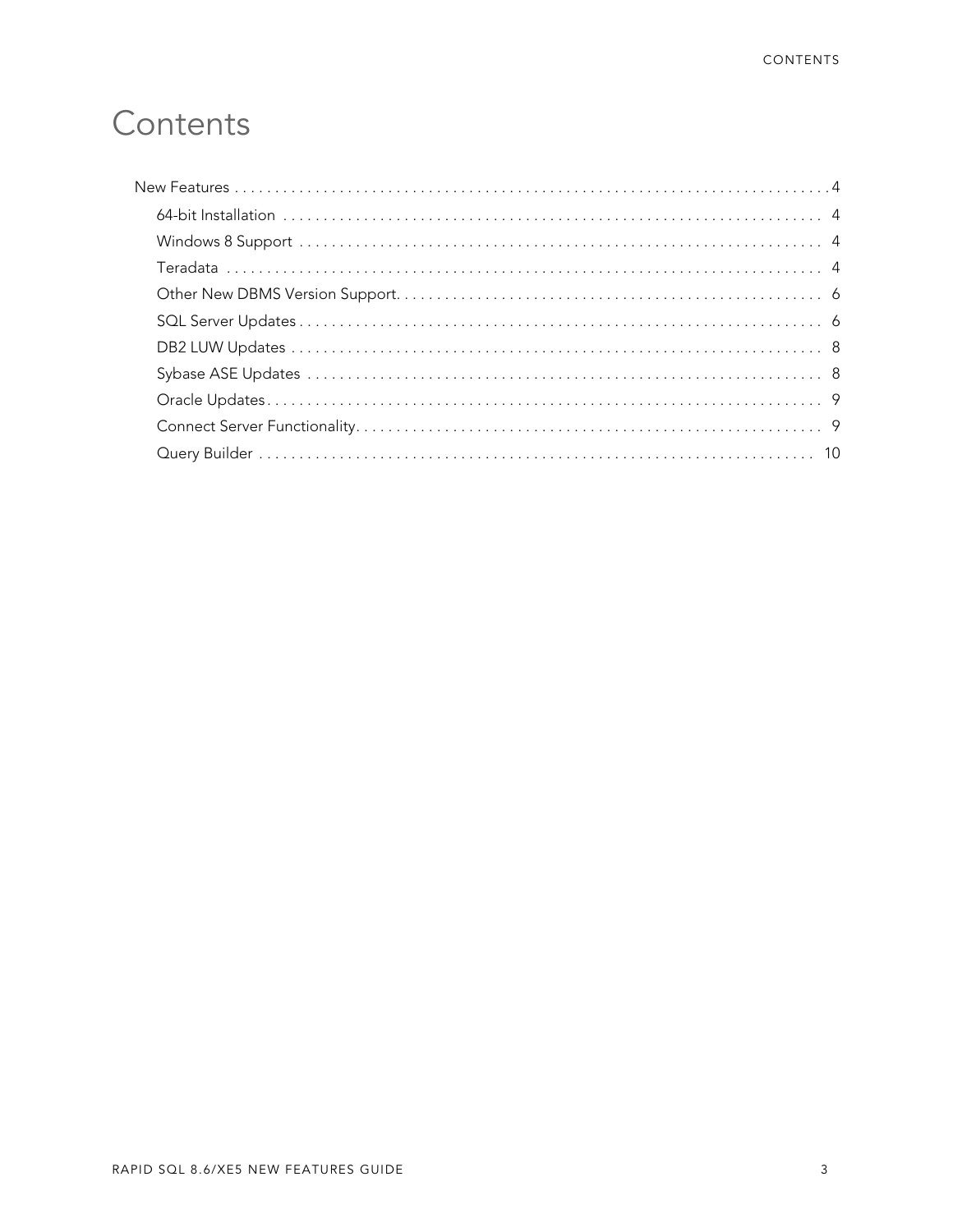# <span id="page-3-0"></span>NEW FEATURES

New features for this release fall into the following categories:

- [64-bit Installation](#page-3-1)
- [Windows 8 Support](#page-3-2)
- [Teradata](#page-3-3)
- [Other New DBMS Version Support](#page-5-0)
- [SQL Server Updates](#page-5-1)
- [DB2 LUW Updates](#page-7-0)
- [Sybase ASE Updates](#page-7-1)
- [Oracle Updates](#page-8-0)
- [Connect Server Functionality](#page-8-1)
- [Query Builder](#page-9-0).

# <span id="page-3-1"></span>64-BIT INSTALLATION

Rapid SQL now runs as a native, 64-bit application. Separate installers let you choose between 32-bit and 64-bit applications.

64-bit versions of DBMS platform drivers are installed when you select that option. If you are using custom drivers, as of the 9.6 release, you must be using 64-bit versions of those custom drivers when using the 64-bit version of Rapid SQL.

# <span id="page-3-2"></span>WINDOWS 8 SUPPORT

Rapid SQL is now fully supported on the Windows 8 operating system.

# <span id="page-3-3"></span>TERADATA

As of this release, Rapid SQL provides support for Teradata versions 13.10, 14, and 14.10. The following topics provide a summary of the new functionality.

#### **Command line startup against Teradata datasources**

As with other platforms, command line startup of Rapid SQL is available with the following syntax options:

#### **rsql.exe -D** *datasource* **-U** *username* **-P** *password*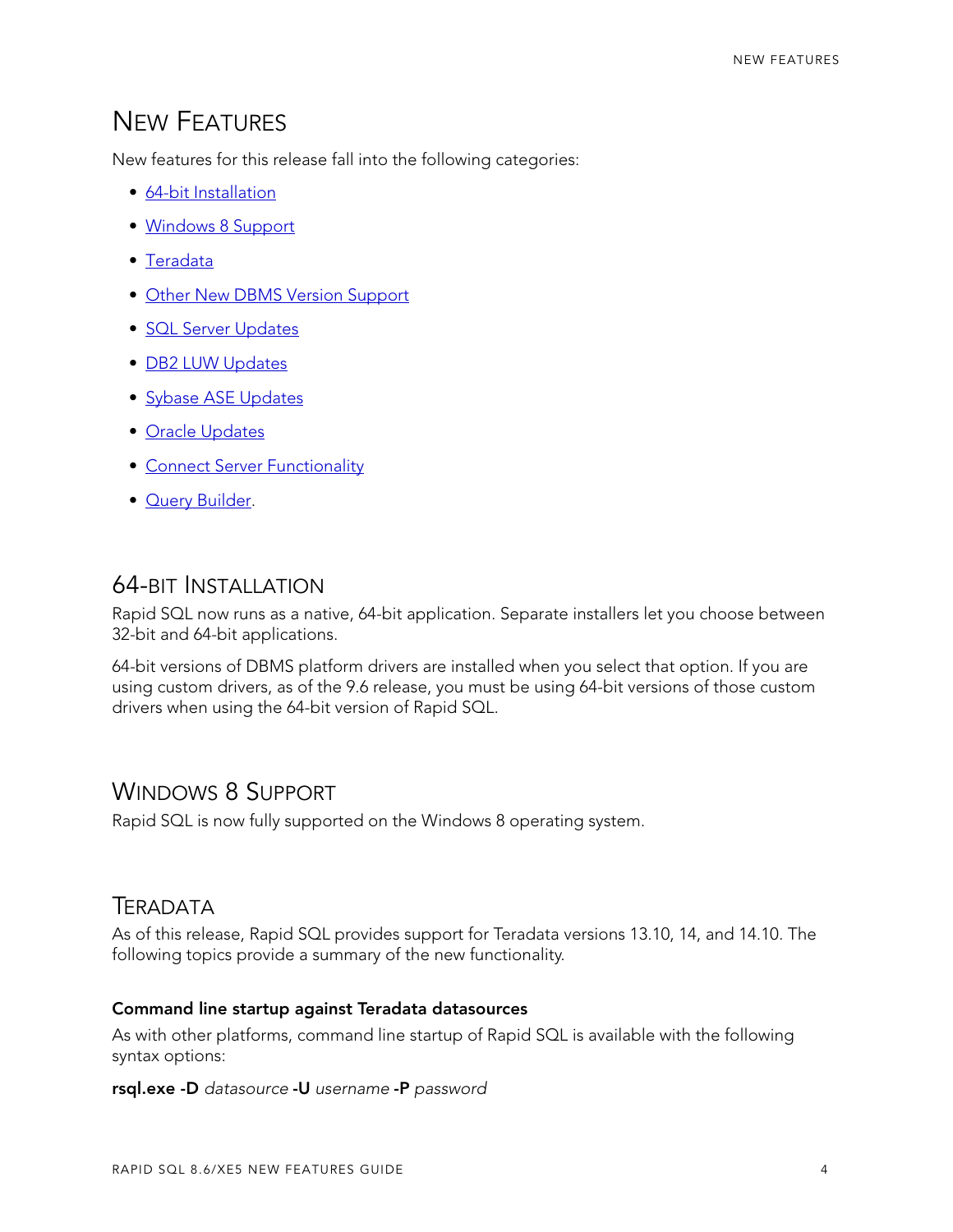#### **rsql.exe -R** *connectionstring* **-D** *datasource* **-U** *username* **-P** *password*

The *connectionstring* can take the following form:

**teradata://***HOST* **teradata://***HOST*/*DB* **teradata://***HOST***:***PORT* **teradata://***HOST***:***PORT***/***DB*

**NOTE:** Using **teradatap** will make the datasource created permanent.

If the Teradata ODBC driver is installed, the connection will be established using that driver. Otherwise, the Teradata JDBC driver will be used.

#### **Standard Datasource Registration and Connectivity**

Currently, you can manually register a Teradata datasource, identifying a host and optionally providing port and database name information.

| Database Type                   |                      |   |
|---------------------------------|----------------------|---|
| <b>Connection Information</b>   | Host:                |   |
| <b>Security Parameters</b>      | Port (optional):     |   |
| <b>Custom Driver Properties</b> |                      |   |
| <b>Datasource Properties</b>    | Database (optional): |   |
| Datasource Group                |                      |   |
|                                 | Datasource Name:     | ٠ |
|                                 |                      |   |

Similarly, a login dialog, prompting for a user name and password, lets you connect to a Teradata datasource.

#### **Datasource Navigator Node Availability**

Object nodes for the new platform are as follows:

Schema + Check Constraints fx Functions **IEI** Indexes **E** Join Indexes 品 Macros Primary Keys **R** Procedures **目 Tables** Triggers  $\frac{45}{55}$  User Datatypes 63 Views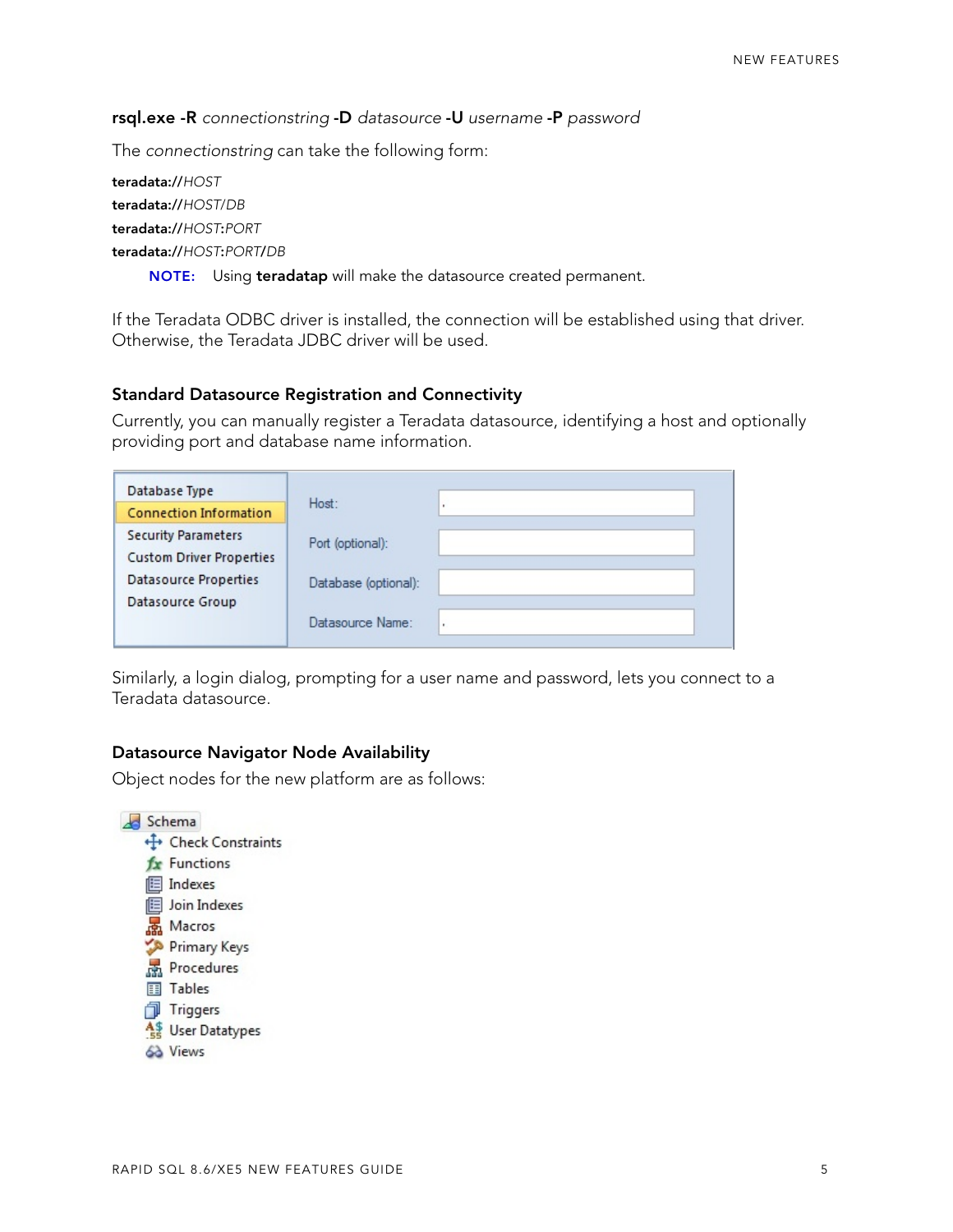Object actions such as **Object Properties**, **Execute**, **Edit Data**, **Build Query**, **Select \* From**, and **Schema** are available, as appropriate to the object type.

#### **SQL Editor**

Execution against Teradata sources is available. Also available are related, common SQL Editor tools such as **Query Options**, **Paste SQL Syntax**, and **Paste SQL Statement**.

### <span id="page-5-0"></span>OTHER NEW DBMS VERSION SUPPORT

As of this release,Rapid SQL provides full support for the following DBMS platform versions:

- IBM DB2 LUW version 10
- IBM DB2 z/OS version 10
- Oracle 12c
- Sybase ASE 15.7.

# <span id="page-5-1"></span>SQL SERVER UPDATES

The following topics describe SQL Server updates for the current release.

#### **Sequence Object Type**

Rapid SQL now supports the sequence object type, introduced with SQL Server version 12. A creation wizard, editor, and a basic set of object actions are provided.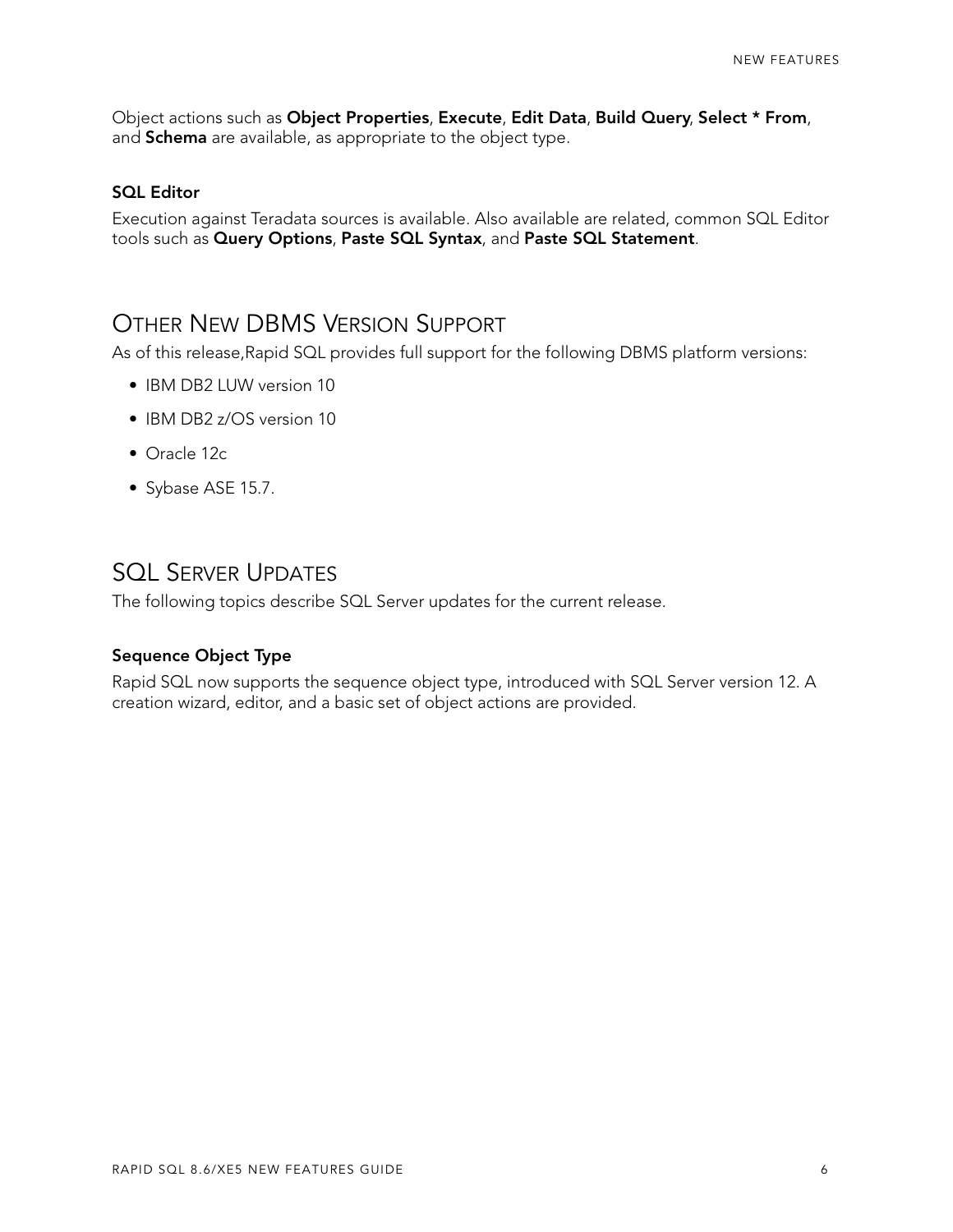|            |                                 | Create Sequence Wizard - Step 1 of 2 |                          | 回<br>$\Box$              | $\Sigma$ | NE 9 | Create             |
|------------|---------------------------------|--------------------------------------|--------------------------|--------------------------|----------|------|--------------------|
|            | <b>Properties</b>               |                                      |                          |                          |          | Θ    | Open               |
|            | Specify the sequence properties |                                      |                          |                          |          | ×    | Drop               |
| Properties |                                 |                                      |                          |                          |          | 먎    | Extract            |
| DDL View   |                                 | Property                             | Value                    |                          |          | 먭    | Migrate            |
|            | E.                              | <b>Creation</b>                      |                          |                          |          |      |                    |
|            |                                 | Schema                               |                          | ▼                        |          | 縣    | Report             |
|            |                                 | Name                                 |                          |                          |          | I    | Rename             |
|            |                                 | $\Box$ General                       |                          |                          |          |      |                    |
|            |                                 | Start With                           |                          |                          |          | ₹    | Disconnect         |
|            |                                 | Increment By                         |                          |                          |          |      |                    |
|            |                                 | Minimum Value                        |                          |                          | 亖        | Ż    | Refresh            |
|            |                                 | Maximum Value                        |                          |                          |          |      | Copy<br>$Ctrl + C$ |
|            |                                 | Cycle                                | $\Box$                   |                          |          |      |                    |
|            |                                 | Cache                                | $\overline{\mathcal{A}}$ |                          |          |      |                    |
|            |                                 | Cache Size                           |                          |                          |          |      |                    |
|            | Θ.                              | <b>Datatype</b>                      |                          |                          |          |      |                    |
|            |                                 | Data Type Schema                     |                          | $\overline{\phantom{a}}$ |          |      |                    |
|            |                                 | Data Type                            |                          |                          |          |      |                    |
|            |                                 | Data Type Precision                  | 0                        |                          | ٠        |      |                    |
|            |                                 |                                      |                          |                          |          |      |                    |
|            |                                 |                                      |                          |                          |          |      |                    |
|            |                                 | < Back                               | Einish<br>Next           | Help<br>Cancel           |          |      |                    |

#### **FileTable and FileStream updates to tables**

When creating or editing SQL Server tables, a new set of properties is available. They let you:

- Specify a filegroup for the table by providing a FILESREAM\_ON argument value
- Create the table as a FileTable, with a full set of FileTable arguments.

| Filestream On                             | zmbftfg      |  |
|-------------------------------------------|--------------|--|
| <b>Filetable</b>                          |              |  |
| As Filetable                              | $\checkmark$ |  |
| Filetable Collate Filename                |              |  |
| <b>Filetable Directory Name</b>           |              |  |
| Filetable PK Constraint Name              |              |  |
| Filetable StreamID Unique Constraint Name |              |  |
| Filetable Fullpath Unique Constraint Name |              |  |

A new **Enable/Disable Filetable(s)** action lets you build and submit an ALTER TABLE statement, specifying either an ENABLE FILETABLE\_NAMESPACE or DISABLE FILETABLE\_NAMESPACE argument. This enables or disables system-defined constraints on a FileTable.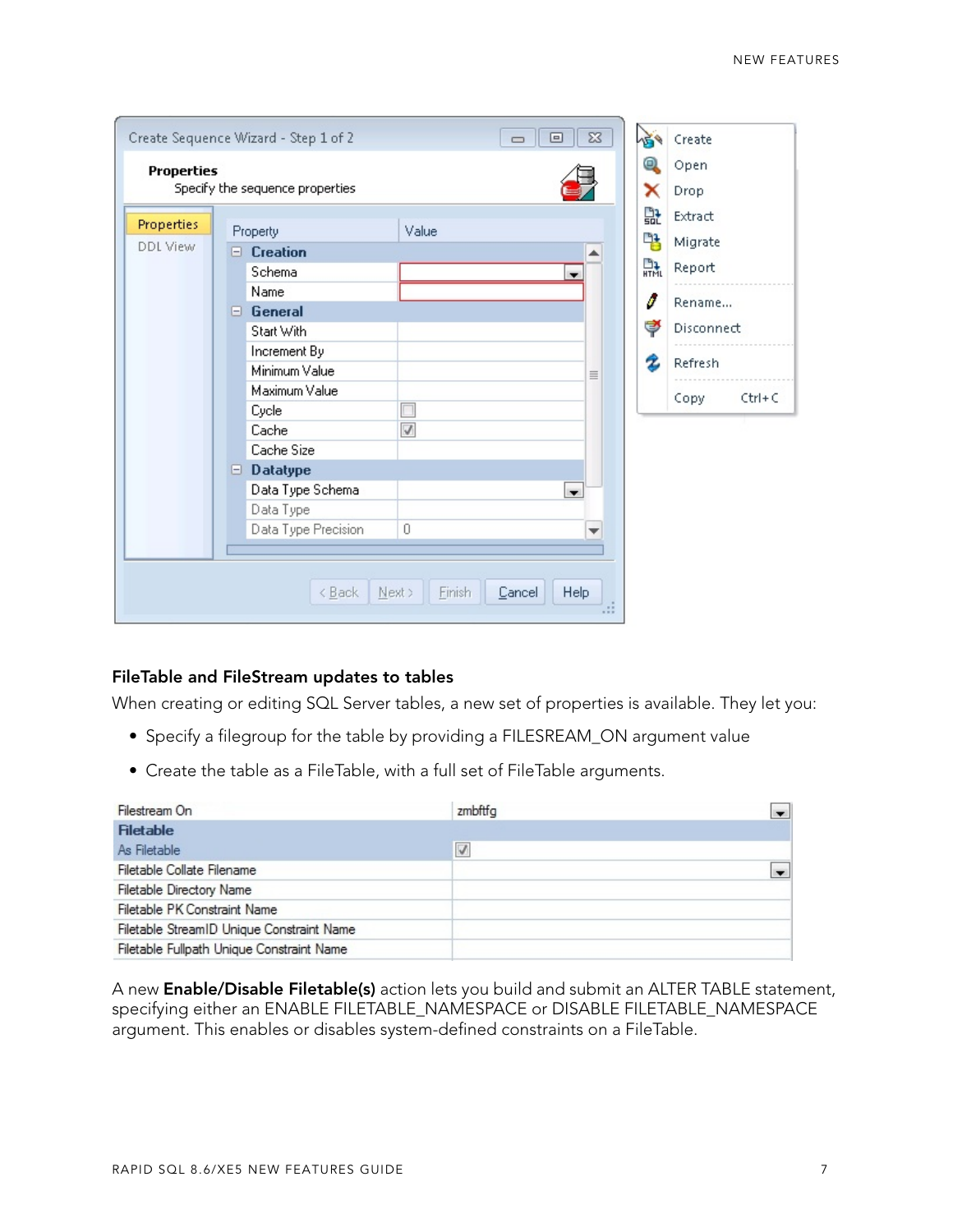| Enable/Disable Filetable(s)      |                                                    | $\Sigma$<br>回<br>$\sim$                                                                        |
|----------------------------------|----------------------------------------------------|------------------------------------------------------------------------------------------------|
| <b>Action Options</b><br>Preview | 1 filetable(s) to be enabled/disabled.<br>dbo.kjgh | ■ 2↓<br>Action Options<br>$\blacktriangledown$<br>Enable                                       |
| Preview                          | Schedule<br>$<$ Back<br>Next >                     | <b>Enable</b><br>Check to enable the selected filetable(s).<br>Help<br>Execute<br>Cancel<br>42 |

# <span id="page-7-0"></span>DB2 LUW UPDATES

The **Update Statistics** object action has been updated to use the ADMIN\_CMD system procedure. This eliminates the constraint of having target datasources registered by alias and using the native client. **Update Statistics** can now be used against all datasources, regardless of how they were registered.

# <span id="page-7-1"></span>SYBASE ASE UPDATES

Against version 15.7 datasources, the Login Wizard/Editor now generates DDL that uses CREATE/ALTER LOGIN syntax. New properties let you work with SUID, LOGIN PROFILE, and EXEMPT INACTIVE LOCK parameters.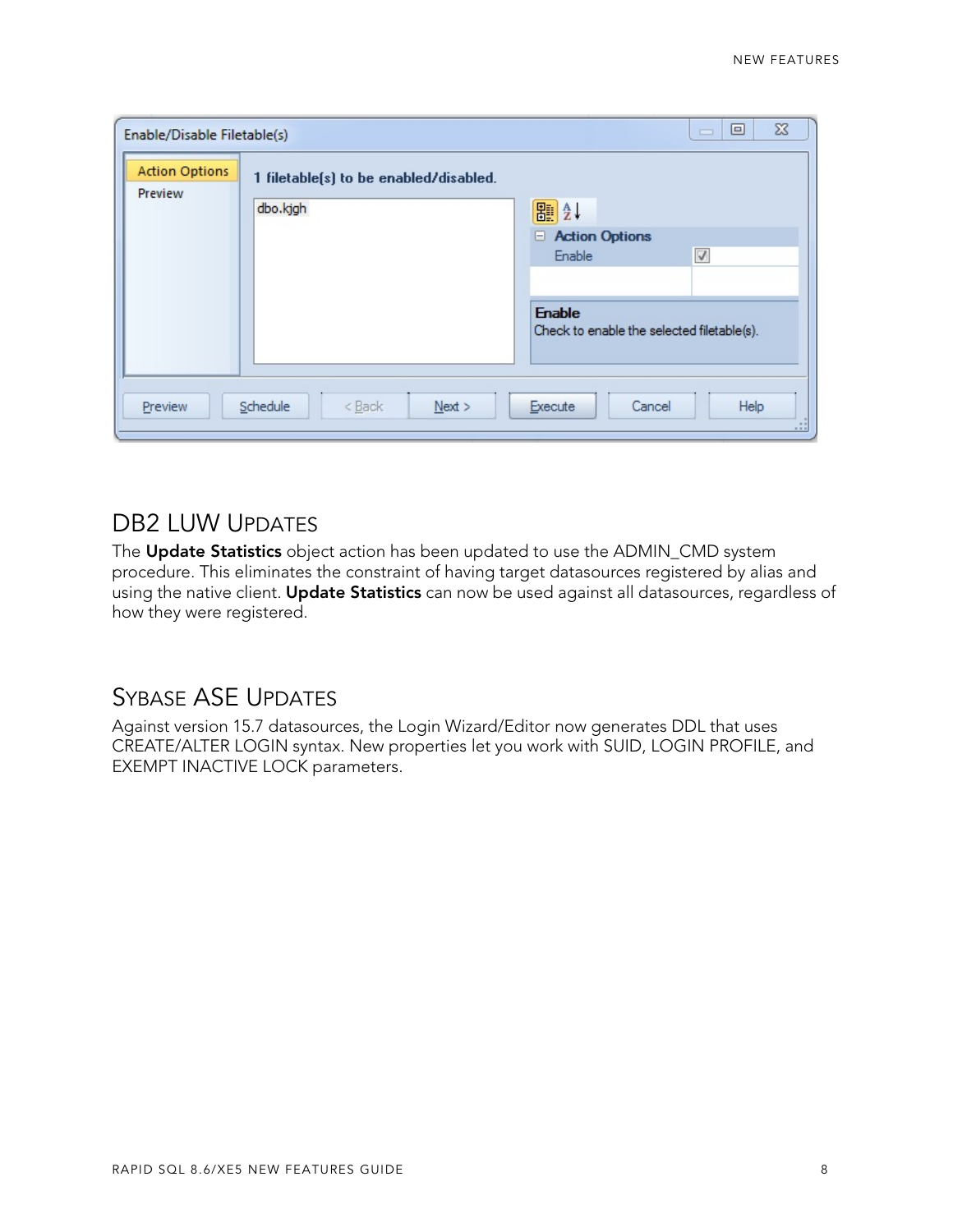| $\mathbf{-}$ | Creation                           |              |                          | <b>USE</b> master                            |
|--------------|------------------------------------|--------------|--------------------------|----------------------------------------------|
|              | Name                               | biff         |                          |                                              |
|              | Full Name                          |              |                          | go<br>CREATE LOGIN biff WITH PASSWORD dfsdfs |
|              | Suid                               | 44           |                          |                                              |
| E.           | General                            |              |                          | LOGIN PROFILE ignore                         |
|              | Default Database                   | tempd        | $\cdot$                  | <b>SUID 44</b>                               |
|              | Default Language                   |              | $\overline{\phantom{a}}$ | DEFAULT DATABASE tempdb                      |
|              | Profile                            | ignore       | $\overline{\phantom{a}}$ | <b>EXEMPT INACTIVE LOCK true</b>             |
|              | Account Locked                     | $\checkmark$ |                          | go                                           |
| $\Box$       | <b>Authentication</b>              |              |                          | EXEC sp_locklogin biff, 'lock'               |
|              | Password                           | ******       |                          | go                                           |
|              | Password Expiration (0 - 32767)    |              |                          |                                              |
|              | Minimum Password Length (0 - 30)   |              |                          |                                              |
|              | Maximum Login Attempts (0 - 32767) |              |                          |                                              |
|              | Authentication Mechanism           |              | $\overline{\phantom{a}}$ |                                              |
|              | Exempt Inactive Lock               | $\checkmark$ |                          |                                              |

The **Change Login Password**, **Add/Modify Login Trigger**, and **Drop Login Trigger** actions have also been updated to generate DDL that uses ALTER LOGIN syntax.

# <span id="page-8-0"></span>ORACLE UPDATES

If the Oracle SQL\*Net Client is not installed, Rapid SQL will attempt to connect to an Oracle datasource using the Oracle Database Instant Client.

# <span id="page-8-1"></span>CONNECT SERVER FUNCTIONALITY

The Datasource Registration WIzard/Editor new provides greater flexibility when working with local datasources that are related to an Embarcadero Connect server datasource definition.

| Database Type<br><b>Connection Information</b><br><b>Security Parameters</b> | Definition:                     |
|------------------------------------------------------------------------------|---------------------------------|
| <b>Custom Driver Properties</b>                                              |                                 |
| <b>Datasource Properties</b>                                                 | #Include Search                 |
| Oracle View Config                                                           | <br>Directories:                |
| Datasource Group                                                             | View In CONNECT                 |
|                                                                              | <b>View Related ER Models</b>   |
|                                                                              | <b>Edit Related Data Source</b> |

While creating or editing a local, Connect-related datasource, you can now: